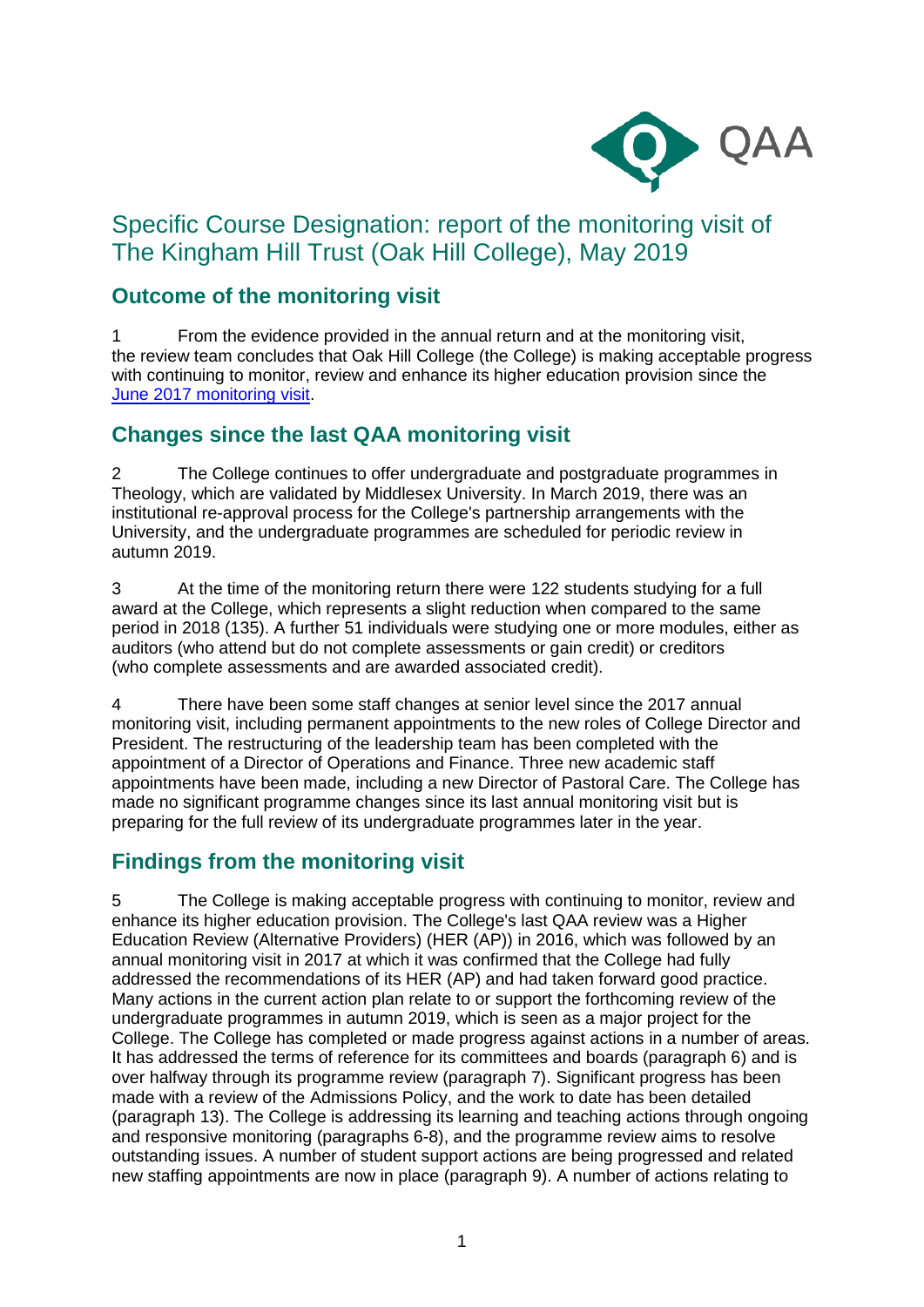engagement with the student community are being progressed (paragraph 10), and assessment feedback actions are ongoing (paragraphs 14 and 15). The College has developed new policies for complaints, appeals and placements (paragraph 10), it has launched a new website and is developing its handbooks and VLE content (paragraph 11). The College has also approved a new enhancement strategy (paragraph 12). The College operates thorough processes for admissions and assessment (paragraphs 13 and 15) and demonstrates effective engagement with relevant external reference points (paragraphs 17 and 18). Information produced by the college is fit for purpose, accessible and trustworthy (paragraphs 11 and 13).

6 Newly reviewed terms of reference for College boards and committees have positively framed each committee within the academic structure; the next phase will consider the non-academic committees. Students confirm their active engagement in all aspects of College business and recognise the value of this, and staff are enthusiastic about the greater clarity the new structure gives.

7 With the undergraduate programme review, the College will complete its actions around programme design, development and approval. The Programme Planning Team has undertaken a detailed review of student feedback, external examiners' reports, QAA reviews, periodic external reviews by the Church of England and key external reference points (see paragraphs 17 and 18). Along with discussions with staff to determine possible enhancements, this has informed a formal submission to the University outlining the proposed revisions, which the University fully supports. Students confirm that the College has consulted with them throughout the preparatory process, according to University procedures. Clear text on the College's website outlines the review process and how any changes might affect students and applicants.

8 The College's PDP process brings together its own Graduate Profile and the University's requirements. Staff and students value the new process and the way in which it combines academic and pastoral elements. Changes to the College's year structure have raised unforeseen issues around student workload and assessment bunching, which will be addressed by the programme review. Students value the new assessment package template, which includes a list of learning resources for each activity and enables library staff to respond more proactively to resourcing needs. Students value the library highly, including the new management system and the support it offers. There have been improvements in NSS scores including positive student feedback for the new VLE. Through ongoing monitoring, the College continues to address student issues regarding Wi-Fi and audiovisual support, and students are satisfied with the actions taken. The College is currently reviewing its Events and Speakers Policy, taking account of recent Equality and Human Rights Commission guidance, which students recognise will support discussions on equality and diversity issues such as gender and ethnicity.

9 The College is progressing several actions around student support and development, such as the recently reviewed and updated Student Protection Plan, and Refunds and Compensation Policy. Students feel well supported and they highly rate the formal pastoral care strategy which is being expanded and enhanced by the newly appointed Director of Pastoral Care. The College maintains its study skills provision and has added further workshops relating to online bibliographic software, although proposed individual drop-in surgeries have not yet happened because of the need to prioritise other projects. Students confirm that the College does what it can to make any reasonable adjustments. In response to student feedback the College has put in place strategies to enhance the experience of part-time students and ensure parity with the full-time experience; part-time students told the monitoring team that their experience is comparable with their full-time colleagues.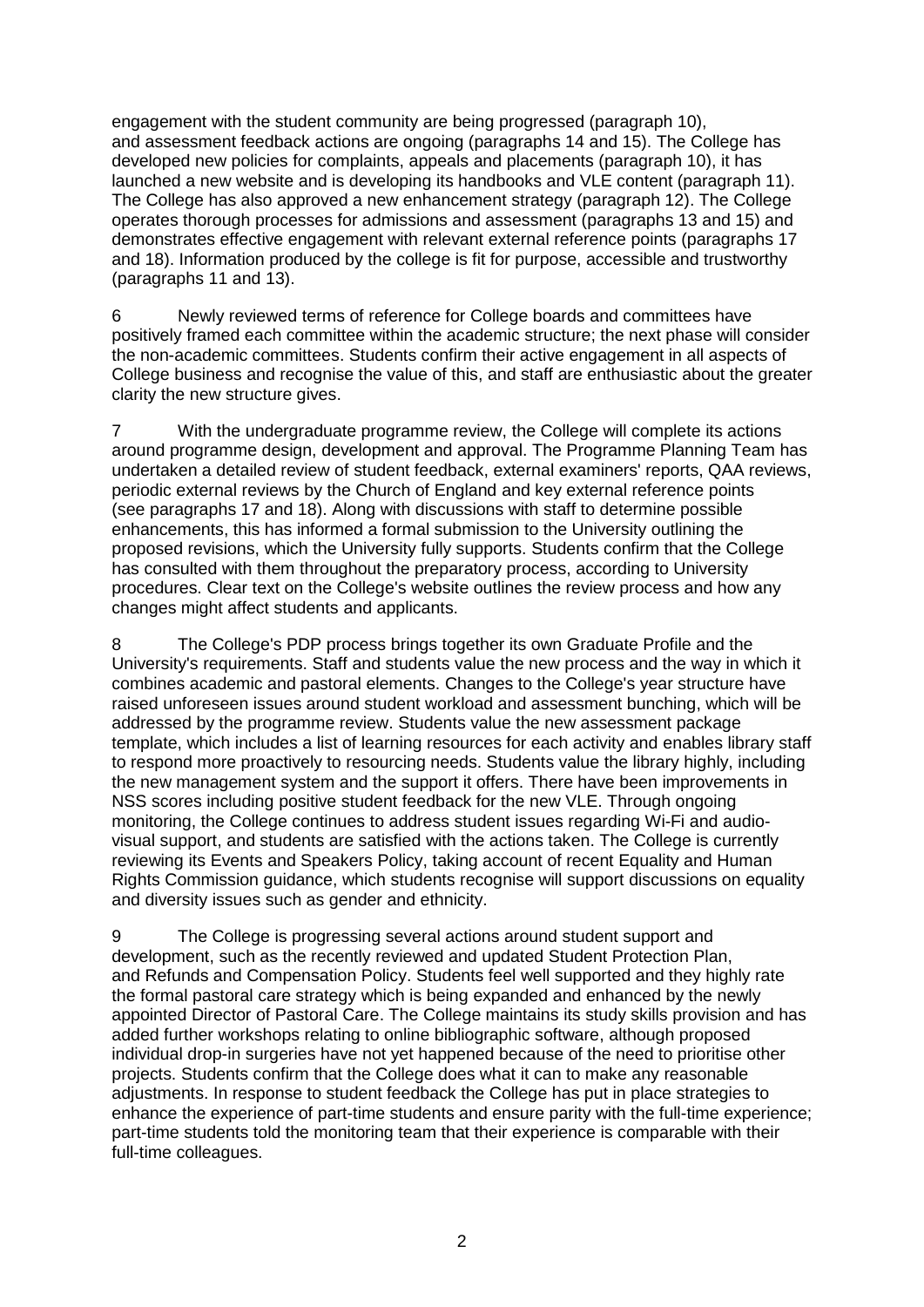10 The College has introduced new module and programme student evaluation forms which have engendered higher response rates and ensured a clear tracking of issues raised and solutions. This has informed the programme review. Students describe a highly effective process of formal and informal feedback used across the learning community. The College has introduced new academic appeals, student complaints and grievance policies, which are available on its website. The College now maintains a log of all complaints and appeals to monitor their resolution. Students were aware of the policies but had not had cause to use them. The College has piloted a new placement agreement and staff and students confirmed that the process works very well. However, some students felt that placements could integrate with their academic learning more effectively. The College continues to work effectively with the University through its link tutor arrangements and committees.

11 The new College website is now online, and the Management Briefing Group ensures that all information complies with consumer law. The College has reviewed its handbooks for students, which are now on the website and VLE. Students describe the information they receive before and during their studies as thorough.

12 The College has approved a new Enhancement Strategy which is overseen by the Quality Enhancement Committee. The College aims to broaden the committee's scope, to encompass the broader College environment with an emphasis on the student community. The enhancement action plan is detailed and thorough.

13 The College is reviewing its admissions policies with assistance from external consultants. The newly established Admissions Policy Review (APR) Working Group is overseeing this work, which includes revision of the application, interview and reference collection processes and reviews of selection criteria and the Recognition of Prior Learning policy. The Admissions, Marketing and Communication Manager oversees recruitment and admissions processes. Occasional 'Why Get Ordained in the Church of England?' and open morning events raise the College's profile. There is currently a paper application form, which is submitted by post (which includes details of educational and employment history), but the aim is for this to be offered online in future. Applicants also provide a statement outlining why they wish to study, plus three references including one from their home church. The College considers the aptitude for ministry training and higher education study. Students whose first language is not English must have an average IELTS score of 7.0, with no less than 6.5 in each category. Alternative ways of meeting the English Language competency requirement are outlined in programme specifications and on the website. Applicants must bring photo ID and original qualification certificates and transcripts to interview, and copies are kept on file. Applicants who meet the basic admissions criteria are invited for interview, which includes meeting the admissions team to discuss accommodation, finance and support issues. Successful applicants are notified by letter, detailing any conditions of offer, and unsuccessful applicants receive a letter, which outlines the reasons for the decision. The admissions arrangements are explained clearly on the website.

14 The College's review of assessment regulations is ongoing; it has already approved a new Academic Integrity and Poor Academic Practice Policy, in response to some external examiner comments. The Enhancement Strategy and Assessment Policy define the approach to assessment and align with University regulations. The introduction of a Faculty Handbook and the module assessment package template outline the assessment process for staff and students. External examiners have raised issues around timeliness of feedback, which is currently provided to students up to eight weeks after submission (although students whom the team met said that feedback is often returned earlier). The College has three deadline dates in each academic year and publishes these in its term dates. The feedback period for the first term assessment this year was reduced to around four weeks, and the College hopes that the introduction of a new semester-style structure will enable it to further reduce marking and feedback periods.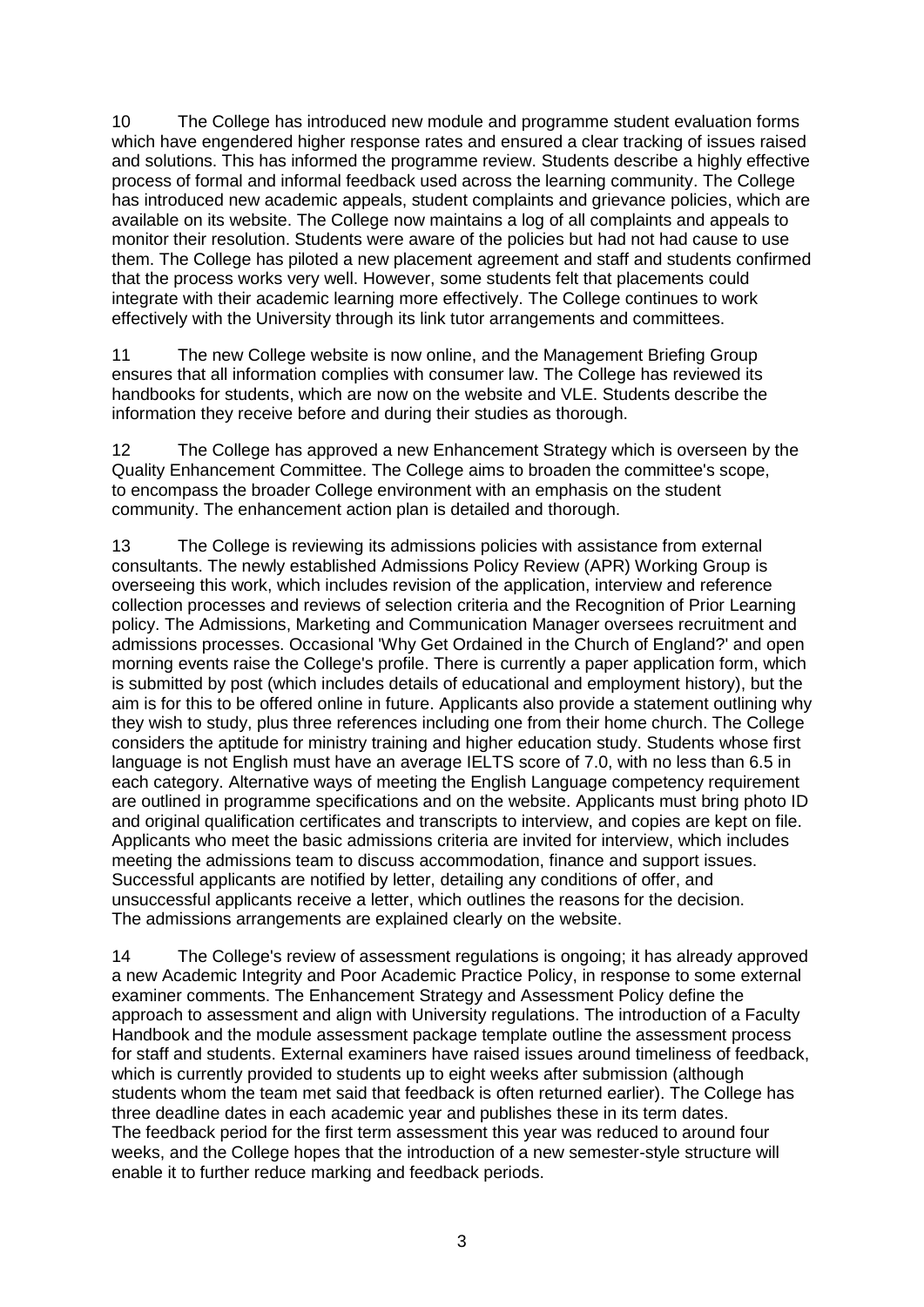15 The College has rigorous assessment processes. It uses anonymous marking where possible. Assessment processes for the variety of biblical languages continue previously identified good practice by ensuring that subject specialists who teach in this area, and external examiners, have the same linguistic expertise. Double-marking sheets record the thorough moderation process through double or sample marking. The Assessment Board ratifies all grades before progressing these to the University and considers cases of academic misconduct and exceptional cases (such as extenuating circumstances and re-assessment). The College defines academic integrity during the Welcome Week and in subsequent study skills sessions and all assessment guidelines. Students are clear about the requirements and criteria for assessment.

16 Data indicates generally positive levels of retention and achievement, with many courses having achievement levels of 100 per cent. The College acknowledges that its retention rates for some programmes may appear low because of internal transfers to higher level awards, and the fact that data is often based on small student numbers; a very small number of students have withdrawn with a lower exit award, and over the last four years only three students have withdrawn without a qualification. Student outcomes (which are reported to the University and published on the Unistats website) indicate that 89 per cent of 2018 leavers entered employment immediately or went on to further study, with 100 per cent of 2017 leavers being in employment six months after leaving, of which 95 per cent are in professional or managerial roles.

#### **Progress in working with the external reference points to meet UK expectations for higher education**

17 There is appropriate engagement with national benchmarks such as the FHEQ; the Subject Benchmark Statement: Theology and Religious Studies; the Higher Education Credit Framework; and the UK Quality Code for Higher Education (Quality Code). Learning outcomes and the broad structure and content of the programmes and their credit weightings are clear examples of their application. The Quality Code has assisted in the review of policies and procedures, while the review of complaints and appeals indicates engagement with the OIA's guidance. The College also referenced Competition and Markets Authority guidance throughout its review of information, and the College website is clear evidence of the positive impact of this.

18 The College also engages with Middlesex University's regulations and quality policies and frameworks; and its provision is aligned with relevant guidance and criteria of the Church of England and the Federation of Independent Evangelical Churches (FIEC) Pastors' Network.

### **Background to the monitoring visit**

19 The monitoring visit serves as a short check on the provider's continuing management of academic standards and quality of provision. It focuses on progress since the previous review. In addition, it provides an opportunity for QAA to advise the provider of any matters that have the potential to be of particular interest in the next monitoring visit or review.

20 The monitoring visit was carried out by Mr Mark Langley, Reviewer, and Ms Julia Baylie, QAA Officer, on 30 May 2019.